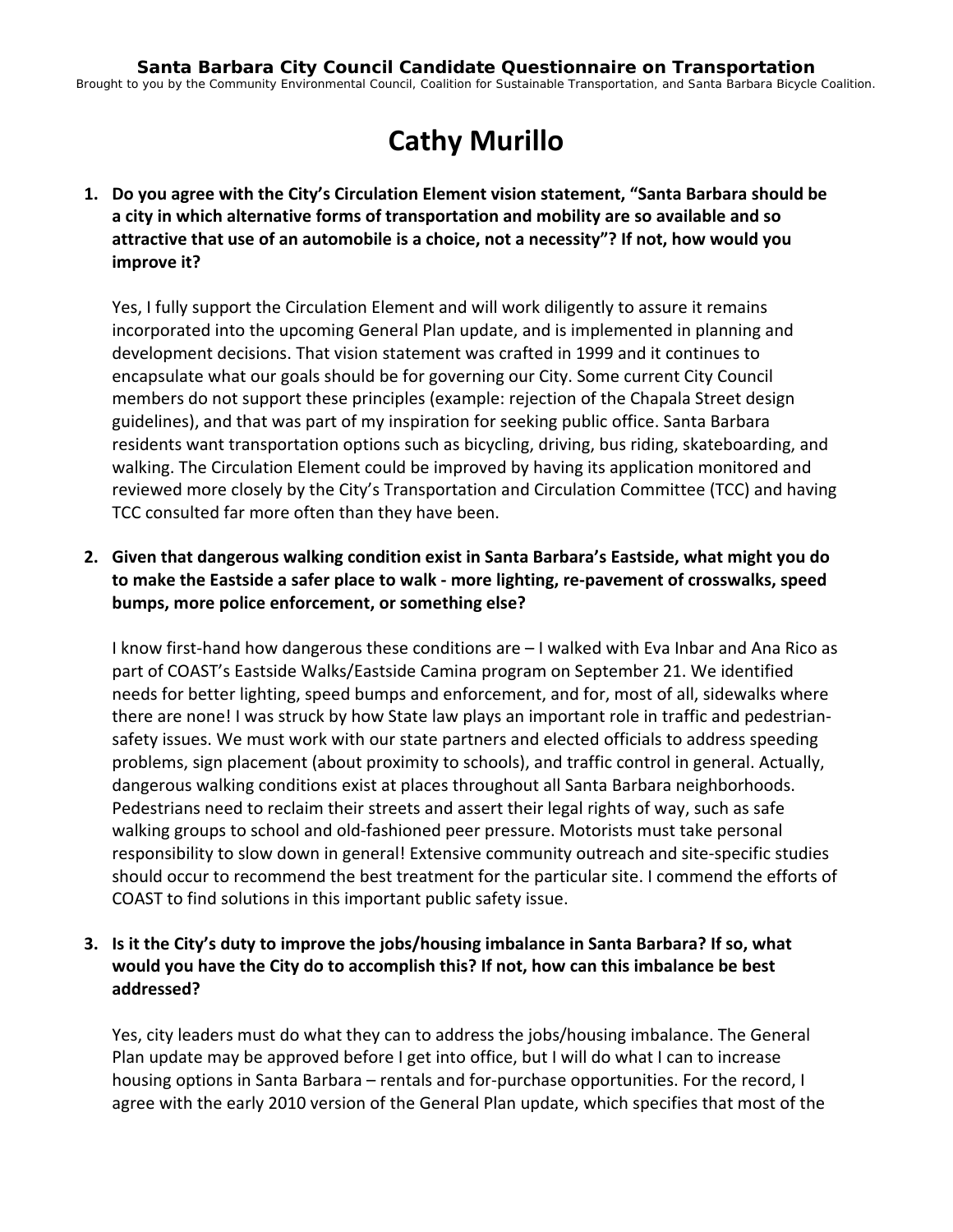new increment of residential development should be focused in the downtown area of Santa Barbara and along major transportation corridors, rather than sprawling into the outer neighborhoods. While I know we cannot build our way into widespread home affordability, we can improve the quality of life for people willing to live in well-designed, smartly located, and sustainable housing projects close to their jobs so they don't have to commute. As we know, housing and transportation are necessarily integrated and I agree with and understand the HOT principles (Housing, Open‐space, Transportation) promoted by many community groups.

### **4. Please list three specific things you would prioritize to improve our regional transportation. How would you pay for them? How long would it take to accomplish them?**

This question naturally leads from the prior question  $-$  yes, we will always have people commuting from north or south of Santa Barbara, as some people want to live a suburban lifestyle and can only afford to buy homes outside of the City. I would focus City efforts on establishing a robust commuter rail system (or more frequent passenger trains via Amtrak Surfliner). And I will promote enhanced frequency of regional bus services. Working with SBCAG and its programs, a coordinated vanpool and carpool matchmaking service also can be improved. Of course, these regional transportation efforts take regional inter‐governmental cooperation – to establish programs and find funding from local and Federal sources. With my experience working in Ventura County as a local government news reporter, I have some good connections and insights for improved cooperation with our partners there. It would help if Ventura County had a dedicated sales tax for transportation projects, and funding appears to be the largest factor in determining how long it would take to implement these projects. Fortunately, we already know most of what we need to do, through the past and ongoing studies, plans, and other work of COAST, Coastal Rail Now, SBCAG, VCTC, On‐TRAC, and other allied efforts. To stay informed on these issues and to serve as a bridge to City Hall, I would seek the liaison assignments for MTD, TCC, and the various commuter rail committees.

## **5. Do you support the State of California's goals for new and retrofitted "net zero energy" buildings that generate as much energy as they use? If so, how can the City be a leader and help its citizens meet this challenge? If not, why?**

Yes. Net Zero Energy buildings are part of the solution and the City should lead by example. I support City zoning and code standards that encourage more solar power production and energy (and water!) conservation, with appropriate balancing for historic preservation standards at specific properties. On‐site solar energy should become more and more aesthetically acceptable as technology evolves. I especially like the model project from a few years ago where the City partnered with a private firm to produce and sell solar power generated on the roof of the City equipment and vehicle storage yard, while selling the power to the City at a discount price, with no capital investment required by the City. For future City government building projects (the new police headquarters building, for instance), I would make sure the City financial analysts fully incorporated and amortized the long‐term money saved from Net Zero Energy (and other LEED standards) into the development costs of new